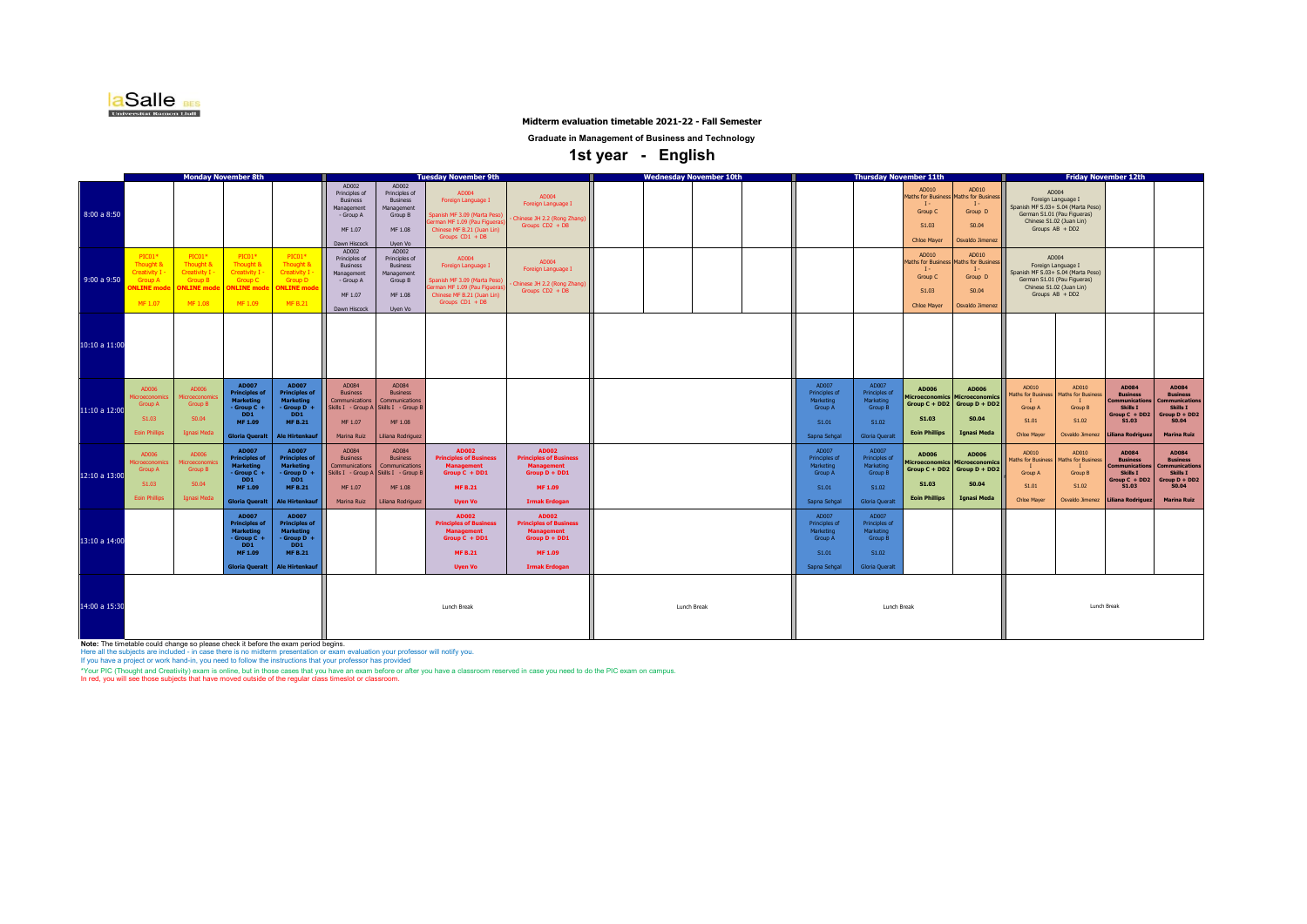

#### **Midterm evaluation timetable 2021-22 - Fall Semester**

**Graduate in Management of Business and Technology**

# **1st year - Spanish-English Bilingual**

|               |                                                                                             |                                                                                                                              | <b>Monday November 8th</b> |                                                                       |                                                                                                                       |                                                                  | <b>Tuesday November 9th</b> |  |                                                                                            |                                                                              | <b>Wednesday November 10th</b> |  |                                                                                            | <b>Thursday November 11th</b>                                                                         |  |                                                                                 |                                                                                       | <b>Friday November 12th</b> |  |
|---------------|---------------------------------------------------------------------------------------------|------------------------------------------------------------------------------------------------------------------------------|----------------------------|-----------------------------------------------------------------------|-----------------------------------------------------------------------------------------------------------------------|------------------------------------------------------------------|-----------------------------|--|--------------------------------------------------------------------------------------------|------------------------------------------------------------------------------|--------------------------------|--|--------------------------------------------------------------------------------------------|-------------------------------------------------------------------------------------------------------|--|---------------------------------------------------------------------------------|---------------------------------------------------------------------------------------|-----------------------------|--|
| 8:00 a 8:50   |                                                                                             |                                                                                                                              |                            | AD00701 (TG002)<br>Marqueting<br>group OTIC<br>S0.01<br>Ferran Blanch | AD00601<br>Microeconomía<br>Grupo A<br>S2.01<br><b>Josep Domenech</b>                                                 | AD00701<br>Marqueting<br>Grupo B<br>MF S.03+S.04<br>Luca Delloro |                             |  |                                                                                            |                                                                              |                                |  | AD01001<br>Matemáticas I<br><b>Grupo A</b><br>S1.01<br><b>Albert Cubeles</b>               |                                                                                                       |  | AD00601 (TG004)<br>Microeconomía<br>group OTIC<br><b>S0.01</b><br>Jose Luis Gay | AD00401<br>Idioma I -<br>Upper Intermediate English<br><b>MF B.22</b><br>Mark Turnham |                             |  |
| 9:00 a 9:50   | PIC01*<br>Pensamiento y<br>creatividad I -<br><b>Silingual Group</b><br>A<br><b>MF B.22</b> | $PIC01*$<br>Pensamiento y<br>creatividad I -<br><b>Bilingual Group</b><br>B <sub>1</sub><br>ONLINE mode ONLINE mode<br>S2.01 |                            | AD00701 (TG002)<br>Marqueting<br>group OTIC<br>S0.01<br>Ferran Blanch | AD00601<br>Microeconomía<br>Grupo A<br>S2.01<br><b>Josep Domenech</b>                                                 | AD00701<br>Marqueting<br>Grupo B<br>MF S.03+S.04<br>Luca Delloro |                             |  |                                                                                            | AD00601<br>Microeconomía<br>Grupo B<br>MF S.03+S.04<br><b>Josep Domenech</b> |                                |  | AD01001<br><b>Aatemáticas I</b><br><b>Grupo A</b><br><b>S1.01</b><br><b>Albert Cubeles</b> |                                                                                                       |  | AD00601 (TG004)<br>Microeconomía<br>group OTIC<br><b>S0.01</b><br>Jose Luis Gay | AD00401<br>Idioma I -<br>Upper Intermediate English<br><b>MF B.22</b><br>Mark Turnham |                             |  |
| 10:10 a 11:00 |                                                                                             |                                                                                                                              |                            |                                                                       |                                                                                                                       |                                                                  |                             |  | AD00201<br>Fundamentos de<br>Gestión<br>Empresarial<br>Grupo A<br>MF B.22<br>Iñigo Pradera | AD00601<br>Microeconomía<br>Grupo B<br>MF S.03+S.04<br>Josep Domenech        |                                |  |                                                                                            | AD00201<br>Fundamentos de<br>Gestión<br>Empresarial<br>Grupo B<br>MF S.03+S.04<br><b>Victor Alves</b> |  |                                                                                 | AD00401<br>Idioma I<br>Intermediate English<br><b>MF B.22</b><br>Mark Turnham         |                             |  |
| 11:10 a 12:00 | AD00701<br>Marqueting<br>Grupo A<br>S0.01<br>Ferran Blanch                                  | AD08401<br>Habilidades de<br>gestión:<br>Comunicación I<br>Grupo B<br>S2.01<br>Liliana Lopez                                 |                            |                                                                       | AD08401<br>Habilidades de<br>gestión:<br>Comunicación I<br>Grupo A<br>S <sub>2.01</sub><br>Alberto Lempira<br>Guevara |                                                                  |                             |  | AD00201<br>Fundamentos de<br>Gestión<br>Empresarial<br>Grupo A<br>MF B.22<br>Iñigo Pradera |                                                                              |                                |  |                                                                                            | AD00201<br>Fundamentos de<br>Gestión<br>Empresarial<br>Grupo B<br>MF S.03+S.04<br><b>Victor Alves</b> |  |                                                                                 | AD00401<br>Idioma I<br>Intermediate English<br>MF B.22<br>Mark Turnham                |                             |  |
| 12:10 a 13:00 | AD00701<br>Marqueting<br>Grupo A<br>S0.01<br>Ferran Blanch                                  | AD08401<br>Habilidades de<br>qestión:<br>Comunicación I<br>Grupo B<br>S2.01<br>Liliana Lopez                                 |                            |                                                                       | AD08401<br>Habilidades de<br>gestión:<br>Comunicación I<br>Grupo A<br>S2.01<br>Alberto Lempira<br>Guevara             |                                                                  |                             |  |                                                                                            |                                                                              |                                |  |                                                                                            |                                                                                                       |  |                                                                                 | AD01001<br>Matemáticas i<br>Grupo B<br>MF S.03+S.04<br><b>Albert Cubeles</b>          |                             |  |
| 13:10 a 14:00 |                                                                                             |                                                                                                                              |                            |                                                                       |                                                                                                                       |                                                                  |                             |  |                                                                                            |                                                                              |                                |  |                                                                                            |                                                                                                       |  |                                                                                 | AD01001<br>Matemáticas i<br>Grupo B<br>MF S.03+S.04<br><b>Albert Cubeles</b>          |                             |  |
| 14:00 a 15:30 | Lunch Break                                                                                 |                                                                                                                              |                            | Lunch Break                                                           |                                                                                                                       |                                                                  | Lunch Break                 |  |                                                                                            | Lunch Break                                                                  |                                |  |                                                                                            | Lunch Break                                                                                           |  |                                                                                 |                                                                                       |                             |  |

**Note: The timetable could change so please check it before the exam period begins.**<br>Here all the subjects are included - in case there is no midterm presentation or exam evaluation your professor will notify you.<br>If you h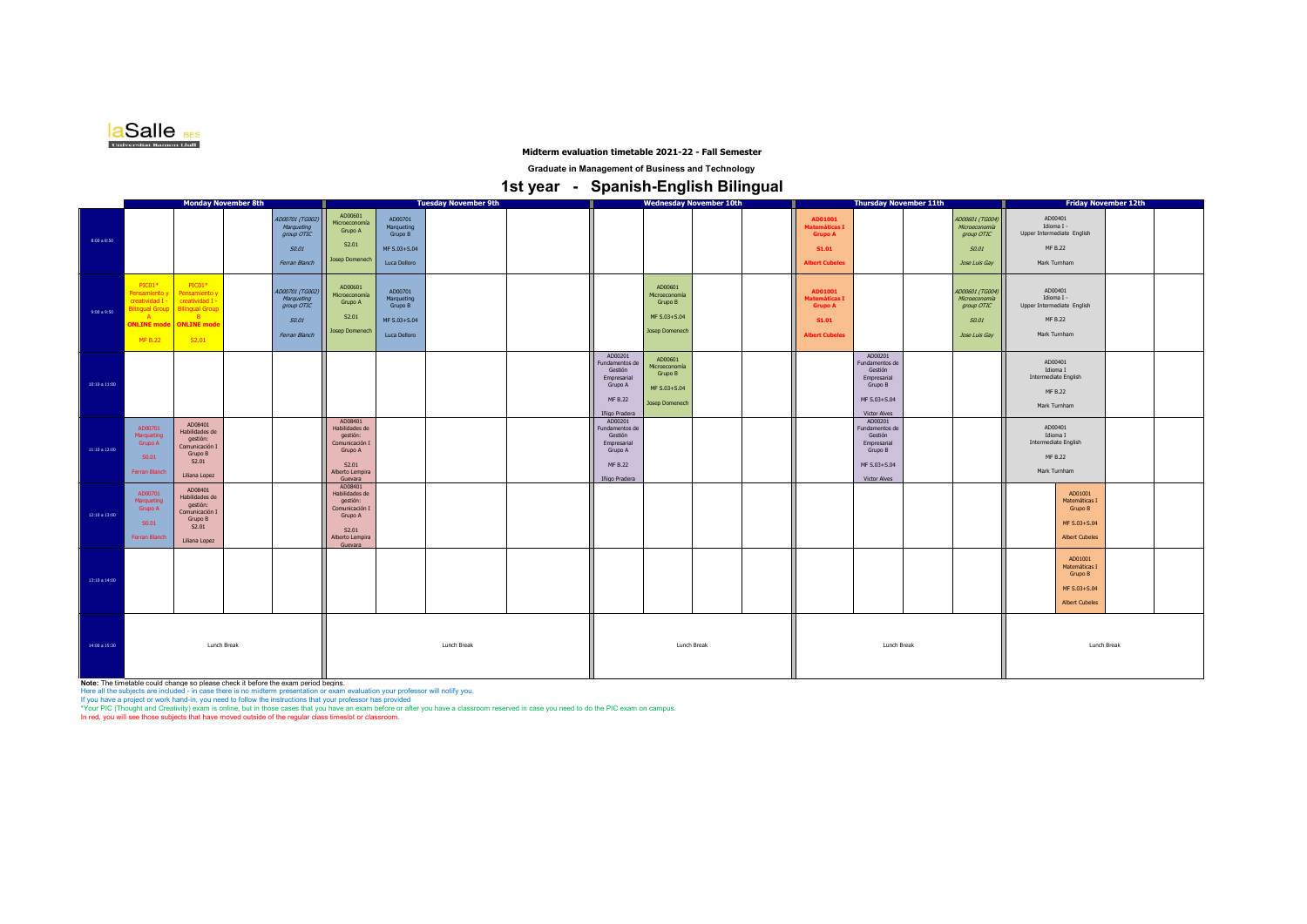

**Midterm evaluation timetable 2021-22 - Fall Semester**

**Graduate in Management of Business and Technology**

 **2nd year - English** 

|                   | <b>Monday November 8th</b>                                                                                                                                                     |                                                                                                         | <b>Tuesday November 9th</b>                                                                                |                                                                                         |                                                                        |                                                                                                            | Wednesday November 10th                                                                                                                   | <b>Thursday November 11th</b> |                                                                         |                                                                       |                                                                                | <b>Friday November 12th</b>                                                                                |                                                                                           |                                                                                   |                                                                                                             |                                                                                                                            |
|-------------------|--------------------------------------------------------------------------------------------------------------------------------------------------------------------------------|---------------------------------------------------------------------------------------------------------|------------------------------------------------------------------------------------------------------------|-----------------------------------------------------------------------------------------|------------------------------------------------------------------------|------------------------------------------------------------------------------------------------------------|-------------------------------------------------------------------------------------------------------------------------------------------|-------------------------------|-------------------------------------------------------------------------|-----------------------------------------------------------------------|--------------------------------------------------------------------------------|------------------------------------------------------------------------------------------------------------|-------------------------------------------------------------------------------------------|-----------------------------------------------------------------------------------|-------------------------------------------------------------------------------------------------------------|----------------------------------------------------------------------------------------------------------------------------|
| 8:00 a 8:50       |                                                                                                                                                                                | <b>AD016</b><br><b>MITS1</b><br>Group C+<br>DD <sub>3</sub><br>S1.03<br><b>Henry</b><br><b>Negreira</b> | <b>AD016</b><br><b>MITS1</b><br>Group $D +$<br>DD <sub>3</sub><br>S0.04<br><b>Anthony</b><br>Lawson        | AD017<br>Principles of<br><b>Operations</b><br>Group A<br>S1.01<br>Liliana<br>Rogriguez | AD017<br>Principles of<br>Operations<br>Group B<br>S1.02<br>Jordi Font | <b>AD015</b><br><b>Cross Cultural</b><br><b>Management</b><br>Group C +DD4<br>S1.03<br><b>Sapna Sehgal</b> | <b>AD015</b><br><b>Cross Cultural</b><br><b>Management</b><br>Group D+DD4<br>S0.04<br><b>Marina Ruiz</b>                                  | Electives                     | AD016<br>MITS I<br>Group A<br>MF 1.07<br><b>Alba Turrion</b>            | AD016<br>MITS I<br>Group B<br>MF 1.08<br><b>Jose Antonio</b><br>Lanau | AD009<br><b>Accounting</b><br>Principles II<br>Group C<br>MF 1.09<br>Mayra Mas | AD014<br><b>Principles of</b><br>Finance -<br>Group $D +$<br>DD3<br><b>MF B.21</b><br><b>Oscar Fuentes</b> | AD015<br><b>Cross Cultural</b><br>Management<br><b>Group A</b><br>MF 1.07<br>Sapna Sehgal | AD015<br><b>Cross Cultural</b><br>Management<br>Group B<br>MF 1.08<br>Marina Ruiz | AD017<br><b>Principles of</b><br><b>Operations</b><br>Group C+DD4<br><b>MF 1.09</b><br><b>Xavier Catala</b> | <b>AD017</b><br><b>Principles of</b><br><b>Operations</b><br><b>Group D+DD4</b><br><b>MF B.21</b><br><b>Jordi Font</b>     |
| 9:00a9:50         |                                                                                                                                                                                | <b>AD016</b><br><b>MITS1</b><br>Group C+<br>DD <sub>3</sub><br>S1.03<br><b>Henry</b><br><b>Negreira</b> | <b>AD016</b><br><b>MITS1</b><br>Group $D +$<br>DD <sub>3</sub><br><b>S0.04</b><br><b>Anthony</b><br>Lawson | AD017<br>Principles of<br>Operations -<br>Group A<br>S1.01<br>Liliana<br>Rogriguez      | AD017<br>Principles of<br>Operations<br>Group B<br>S1.02<br>Jordi Font | AD015<br><b>Cross Cultural</b><br><b>Management</b><br>Group C +DD4<br>S1.03<br><b>Sapna Sehgal</b>        | <b>AD015</b><br><b>Cross Cultural</b><br><b>Management</b><br>Group D+DD4<br>S0.04<br><b>Marina Ruiz</b>                                  | Electives                     | AD016<br>MITS I<br>Group A<br>MF 1.07<br><b>Alba Turrion</b>            | AD016<br>MITS I<br>Group B<br>MF 1.08<br><b>Jose Antonio</b><br>Lanau | AD009<br>Accounting<br>Principles II<br>Group C<br>MF 1.09<br>Mayra Mas        | AD014<br><b>Principles of</b><br>Finance -<br>Group $D +$<br>DD3<br><b>MF B.21</b><br><b>Oscar Fuentes</b> | AD015<br><b>Cross Cultural</b><br>Management<br>Group A<br>MF 1.07<br>Sapna Sehgal        | AD015<br><b>Cross Cultura</b><br>Management<br>Group B<br>MF 1.08<br>Marina Ruiz  | <b>AD017</b><br><b>Principles of</b><br><b>Operations</b><br>Group C+DD4<br>MF 1.09<br><b>Xavier Catala</b> | <b>AD017</b><br><b>Principles of</b><br><b>Operations</b><br><b>Group D+DD4</b><br><b>MF B.21</b><br>Jordi Font            |
| 10:10 a 11:00     | $PICO2*$<br>PIC02*<br>Thought &<br>Thought &<br><b>Creativity II</b><br>Creativity II<br><b>Groups B</b><br><b>Groups A</b>                                                    | PIC02*<br>Thought &<br>Creativity II -<br><b>Groups C</b>                                               | PIC02*<br>Thought &<br>Creativity II -<br><b>Groups D</b>                                                  |                                                                                         |                                                                        | <b>AD015</b><br><b>Cross Cultural</b><br><b>Management</b><br>Group C +DD4<br>S1.03<br><b>Sapna Sehgal</b> | AD015<br><b>Cross Cultural</b><br><b>Management</b><br>Group D+DD4<br>S0.04<br><b>Marina Ruiz</b>                                         | Electives                     |                                                                         |                                                                       |                                                                                |                                                                                                            | AD015<br><b>Cross Cultural</b><br>Management<br>Group A<br>MF 1.07<br>Sapna Sehgal        | AD015<br>Cross Cultura<br>Management<br>Group B<br>MF 1.08<br>Marina Ruiz         |                                                                                                             |                                                                                                                            |
| $11:10$ a $12:00$ | <b>ONLINE</b> mode<br><b>ONLINE</b> mode<br>10:30 - 11:20}<br>10:30 - 11:20h<br>S1.02<br>S1.01                                                                                 | <b>ONLINE</b> mode<br>10:30 - 11:20h)<br>MF 1.07                                                        | <b>ONLINE</b> mode<br>10:30 - 11:20h<br>MF 1.08                                                            | AD018<br>Marketing<br>Management<br><b>Group A</b><br>S1.01<br>Ferran Blanch            | AD018<br>Marketing<br>Management<br>Group B<br>S1.02<br>Luca Delloro   |                                                                                                            |                                                                                                                                           | Electives                     | AD009<br>Accounting<br>Principles II<br>Group A<br>MF 1.07<br>Mayra Mas |                                                                       | AD018<br>Marketing<br>Management<br>Group C<br>MF 1.09<br>Sara Pahlevan        |                                                                                                            |                                                                                           |                                                                                   | AD014<br>Principles of<br>Finance - Group<br>$\mathsf{C}$<br>MF 1.09<br>Jose Antonio<br>Lanau               | <b>AD018</b><br>Marketing<br><b>Management</b><br>Group $D +$<br>DD <sub>4</sub><br><b>MF B.21</b><br><b>Ferran Blanch</b> |
| 12:10 a 13:00     | AD014<br>AD014<br>Principles of<br>Principles of<br>Finance - Group<br>Finance - Group<br>$\mathbf{A}$<br>B<br>S1.01<br>S1.02<br>Jose Antonio<br><b>Oscar Fuentes</b><br>Lanau |                                                                                                         |                                                                                                            | AD018<br>Marketing<br>Management<br>Group A<br>S1.01<br>Ferran Blanch                   | AD018<br>Marketing<br>Management<br>Group B<br>S1.02<br>Luca Delloro   |                                                                                                            | AD009<br><b>Accounting</b><br><b>Principles II</b><br>Group $D +$<br>DD <sub>3</sub><br>S0.04<br><b>Mayra Mas</b>                         | Electives                     | AD009<br>Accounting<br>Principles II<br>Group A<br>MF 1.07<br>Mayra Mas |                                                                       | AD018<br>Marketing<br>Management<br>Group C<br>MF 1.09<br>Sara Pahlevan        |                                                                                                            |                                                                                           | AD009<br>Accounting<br>Principles II<br>Group B<br>MF 1.08<br>Mayra Mas           | AD014<br>Principles of<br>inance - Group<br>C.<br>MF 1.09<br><b>Jose Antonio</b><br>Lanau                   | <b>AD018</b><br>Marketing<br><b>Management</b><br>Group $D +$<br>DD <sub>4</sub><br><b>MF B.21</b><br><b>Ferran Blanch</b> |
| 13:10 a 14:00     | AD014<br>AD014<br>Principles of<br>Principles of<br>Finance - Group<br>Finance - Group<br>$\mathsf{A}$<br>B<br>S1.01<br>S1.02<br>Jose Antonio<br><b>Oscar Fuentes</b><br>Lanau |                                                                                                         |                                                                                                            |                                                                                         |                                                                        |                                                                                                            | AD009<br><b>Accounting</b><br><b>Principles II</b><br>Group $D +$<br>D <sub>D</sub> <sub>3</sub><br>S <sub>0.04</sub><br><b>Mayra Mas</b> | Electives                     |                                                                         |                                                                       |                                                                                |                                                                                                            |                                                                                           | AD009<br>Accounting<br>Principles II<br>Group B<br>MF 1.08<br>Mayra Mas           |                                                                                                             |                                                                                                                            |
| 14:00 to 15:30    | Lunch Break                                                                                                                                                                    |                                                                                                         |                                                                                                            |                                                                                         | Lunch Break                                                            |                                                                                                            |                                                                                                                                           | Lunch Break                   | <b>Lunch Break</b>                                                      |                                                                       |                                                                                |                                                                                                            | Lunch Break                                                                               |                                                                                   |                                                                                                             |                                                                                                                            |

**Note: Th**e timetable could change so please check it before the exam period begins.<br>Here all the subjects are included - in case there is no midterm presentation or exam evaluation your professor will notify you.<br>If you h

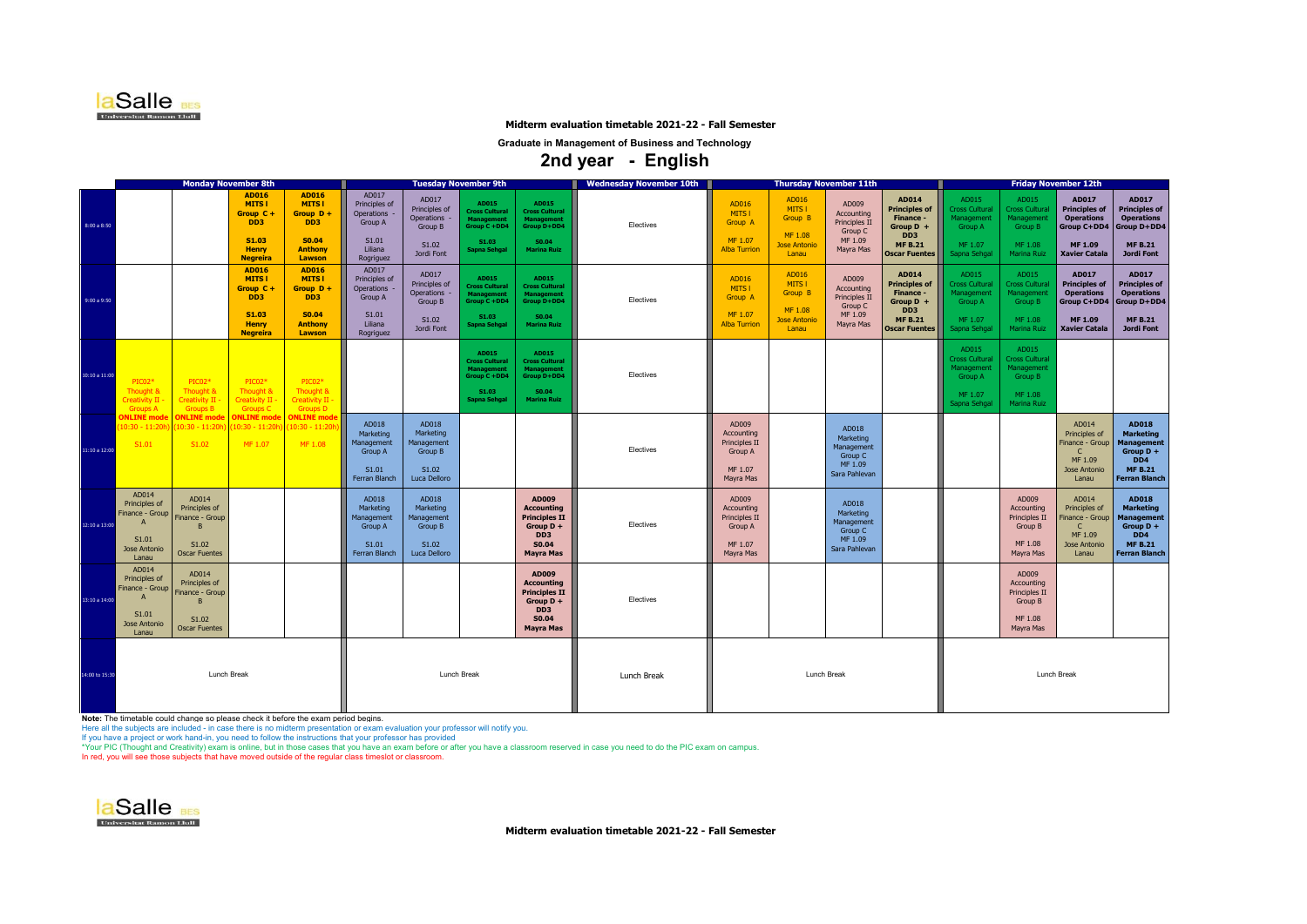## **Graduate in Management of Business and Technology 2nd year - Spanish-English Bilingual**

|                | <b>Monday November 8th</b>                                                              | <b>Tuesday November 9th</b>                                                                                    |                                                                                                              | Wednesday November 10th | <b>Thursday November 11th</b>                                   |  | <b>Friday November 12th</b>                                                                       |  |                                                                  |                               |  |
|----------------|-----------------------------------------------------------------------------------------|----------------------------------------------------------------------------------------------------------------|--------------------------------------------------------------------------------------------------------------|-------------------------|-----------------------------------------------------------------|--|---------------------------------------------------------------------------------------------------|--|------------------------------------------------------------------|-------------------------------|--|
| 8:00 a 8:50    | AD01701<br>Operaciones, producción y<br>Compras<br>MF S.03+S.04<br><b>Oscar Fuentes</b> | AD015<br><b>Cross Cultural</b><br><b>Management</b><br><b>Group E</b><br><b>MF B.22</b><br><b>Adil Qureshi</b> | AD01701 (TG018)<br>Operaciones, producción<br>y Compras<br>Group OTIC<br><b>SO.01</b><br><b>Alex Barcelo</b> | Electives               |                                                                 |  | AD01401<br>Finanzas<br>S2.01<br>Jose Antonio Lanau                                                |  |                                                                  |                               |  |
| 9:00 a 9:50    | AD01701<br>Operaciones, producción y<br>Compras<br>MF S.03+S.04<br><b>Oscar Fuentes</b> | AD015<br><b>Cross Cultural</b><br><b>Management</b><br><b>Group E</b><br><b>MF B.22</b><br><b>Adil Qureshi</b> | AD01701 (TG018)<br>Operaciones, producción<br>y Compras<br>Group OTIC<br><b>S0.01</b><br><b>Alex Barcelo</b> | Electives               |                                                                 |  | AD01401<br>Finanzas<br>S2.01<br>Jose Antonio Lanau                                                |  |                                                                  |                               |  |
| 10:10 a 11:00  | PIC02<br>Pensamiento y creatividad II<br><b>ONLINE</b> mode<br>(10:30 a 11:20h)         | AD015<br><b>Cross Cultural</b><br><b>Management</b><br><b>Group E</b><br><b>MF B.22</b><br><b>Adil Qureshi</b> |                                                                                                              | Electives               |                                                                 |  |                                                                                                   |  |                                                                  |                               |  |
| 11:10 a 12:00  | MF S.03+S.04                                                                            |                                                                                                                | AD018 (TG009)<br><b>Marketing Management</b><br>Group F+OTIC<br><b>S0.01</b><br>Sara Pahlevan                | Electives               | AD016<br>MITS I<br>Group E<br>S2.01<br>Henry<br>Negreira        |  | <b>AD018</b><br><b>Marketing Management</b><br><b>Group E+DD4</b><br>S2.01<br><b>Luca Delloro</b> |  | AD01401<br>(TG010)<br>Group OTIC<br><b>SO.01</b><br>Inma Palleja | <b>Finanzas</b>               |  |
| 12:10a 13:00   |                                                                                         | AD00901<br>Contabilidad II<br>S1.03<br>Inma Palleja                                                            | AD018 (TG009)<br><b>Marketing Management</b><br>Group F+OTIC<br><b>S0.01</b><br>Sara Pahlevan                | Electives               | AD016<br>MITS I<br>Group E<br>S2.01<br>Henry<br>Negreira        |  | <b>AD018</b><br><b>Marketing Management</b><br>Group E+DD4<br>S2.01<br><b>Luca Delloro</b>        |  | AD01401<br>(TG010)<br><b>SO.01</b><br>Inma Palleja               | <b>Finanzas</b><br>Group OTIC |  |
| 13:10 a 14:00  |                                                                                         | AD00901<br>Contabilidad II<br>S1.03<br>Inma Palleja                                                            |                                                                                                              | Electives               | AD016<br>MITS I<br>Group E<br>S2.01<br>Henry<br><b>Negreira</b> |  |                                                                                                   |  |                                                                  |                               |  |
| 14:00 to 15:30 | Lunch Break                                                                             | Lunch Break                                                                                                    |                                                                                                              | Lunch Break             | Lunch Break<br><b>Lunch Break</b>                               |  |                                                                                                   |  |                                                                  |                               |  |

**Note:** The timetable could change so please check it before the exam period begins.<br>Here all the subjects are included - in case there is no midterm presentation ror exam evaluation your professor will notify you.<br>If you

In red, you will see those subjects that have moved outside of the regular class timeslot or classroom.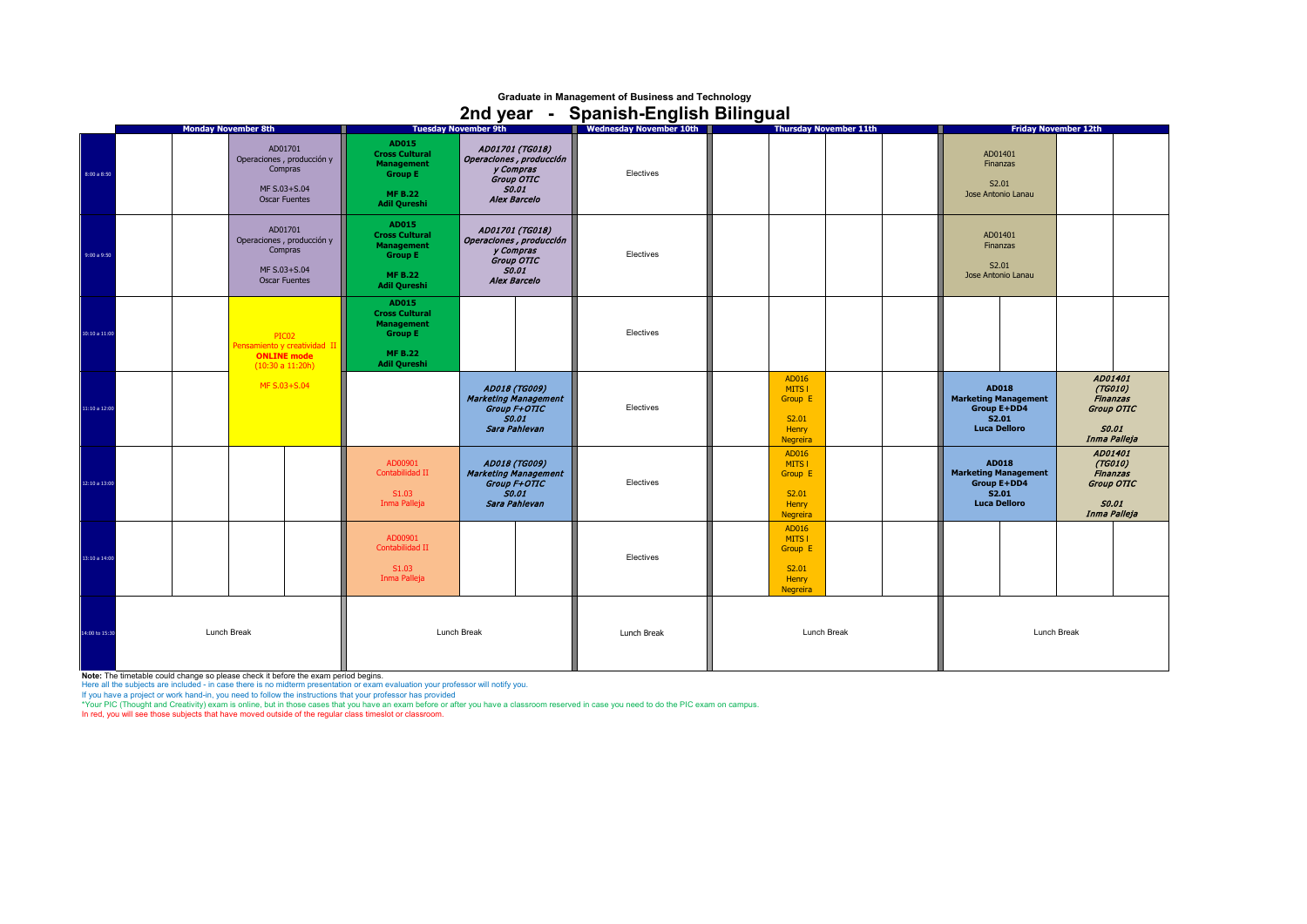|                | <b>Monday November 8th</b>                                                                                                                    |                                                                   |                                                                                         | <b>Tuesday November 9th</b>                                                                                                           | <b>Wednesday November 10th</b> |                                                                                                                    | <b>Thursday November 11th</b>                                                                                      | <b>Friday November 12th</b>                                                                           |                                                                                                            |  |  |
|----------------|-----------------------------------------------------------------------------------------------------------------------------------------------|-------------------------------------------------------------------|-----------------------------------------------------------------------------------------|---------------------------------------------------------------------------------------------------------------------------------------|--------------------------------|--------------------------------------------------------------------------------------------------------------------|--------------------------------------------------------------------------------------------------------------------|-------------------------------------------------------------------------------------------------------|------------------------------------------------------------------------------------------------------------|--|--|
| 12:10 a 13:00  | PIC03<br>Thought & Creativity III<br>Group A & B<br><b>ONLINE</b> mode<br>$(12:00 - 12:50h)$<br>MF S.03+S.04                                  |                                                                   |                                                                                         |                                                                                                                                       |                                |                                                                                                                    |                                                                                                                    |                                                                                                       |                                                                                                            |  |  |
| 13:10 a 14:00  |                                                                                                                                               |                                                                   |                                                                                         |                                                                                                                                       |                                |                                                                                                                    |                                                                                                                    |                                                                                                       |                                                                                                            |  |  |
| 14:00 to 15:30 | <b>Lunch Break</b>                                                                                                                            |                                                                   | <b>Lunch Break</b>                                                                      |                                                                                                                                       | Lunch Break                    | <b>Lunch Break</b>                                                                                                 | <b>AD035</b>                                                                                                       | <b>Lunch Break</b>                                                                                    |                                                                                                            |  |  |
| 15:30 to 16:20 | <b>AD020</b><br><b>Principles of Technological</b><br><b>Project Management</b><br><b>Group A+DD4</b><br><b>MF 1.07</b><br><b>Juan Nihoul</b> | AD023<br>Management IT II<br>Group B<br>MF 1.08<br>Henry Negreira | AD035<br><b>Budgeting and Control</b><br>Group A<br><b>MF B.21</b><br>Liliana Rodriguez | <b>AD032</b><br><b>Corporate Finance</b><br>$Group B + DD4$<br><b>MF 1.08</b><br><b>Jose Antonio Lanau</b>                            |                                | AD032<br>Corporate Finance<br><b>Group A</b><br>MF 1.07<br>Jose Antonio Lanau                                      | <b>Budgeting and Control</b><br>$Group B + DDS$<br><b>MF B.22</b><br><b>Liliana Rodriguez</b><br>(15:00 to 17:00h) | <b>AD023</b><br><b>Management IT II</b><br>Group $A + DDS$<br><b>MF B.21</b><br><b>Henry Negreira</b> | AD020<br>Principles of Technological<br><b>Project Management Group B</b><br><b>MF B.22</b><br>Juan Nihoul |  |  |
| 16:30 a 17:20  | <b>AD020</b><br><b>Principles of Technological</b><br><b>Project Management</b><br><b>Group A+DD4</b><br><b>MF 1.07</b><br><b>Juan Nihoul</b> | AD023<br>Management IT II<br>Group B<br>MF 1.08<br>Henry Negreira | AD035<br><b>Budgeting and Control</b><br>Group A<br><b>MF B.21</b><br>Liliana Rodriguez | <b>AD032</b><br><b>Corporate Finance</b><br>Group $B + DD4$<br><b>MF 1.08</b><br><b>Jose Antonio Lanau</b>                            |                                | AD032<br>Corporate Finance<br><b>Group A</b><br>MF 1.07<br>Jose Antonio Lanau                                      |                                                                                                                    | AD023<br><b>Management IT II</b><br>Group A + DD5<br><b>MF B.21</b><br><b>Henry Negreira</b>          | AD020<br>Principles of Technological<br>Project Management Group B<br><b>MF B.22</b><br>Juan Nihoul        |  |  |
| 17:30 a 18:20  |                                                                                                                                               |                                                                   |                                                                                         |                                                                                                                                       | Electives                      |                                                                                                                    |                                                                                                                    |                                                                                                       |                                                                                                            |  |  |
| 18:30 a 19:20  |                                                                                                                                               |                                                                   |                                                                                         | <b>AD030</b><br><b>Integrated Marketing</b><br><b>Communications</b><br><b>Group B+DD3</b><br><b>MF 1.08</b><br><b>Gloria Queralt</b> |                                | AD030<br><b>Integrated Marketing</b><br><b>Communications</b><br><b>Group A</b><br>MF 1.07<br><b>Renee Jimenez</b> |                                                                                                                    |                                                                                                       |                                                                                                            |  |  |
| 19:30 a 20:20  |                                                                                                                                               |                                                                   |                                                                                         | <b>AD030</b><br><b>Integrated Marketing</b><br><b>Communications</b><br><b>Group B+DD3</b><br><b>MF 1.08</b><br><b>Gloria Queralt</b> |                                | AD030<br><b>Integrated Marketing</b><br><b>Communications</b><br><b>Group A</b><br>MF 1.07<br><b>Renee Jimenez</b> |                                                                                                                    |                                                                                                       |                                                                                                            |  |  |

**Note:** The timetable could change so please check it before the exam period begins.

Here all the subjects are included - in case there is no midterm presentation or exam evaluation your professor will notify you.

If you have a project or work hand-in, you need to follow the instructions that your professor has provided

\*Your PIC (Thought and Creativity) exam is online, but in those cases that you have an exam before or after you have a classroom reserved in case you need to do the PIC exam on campus. In red, you will see those subjects that have moved outside of the regular class timeslot or classroom.



# **Midterm evaluation timetable 2021-22 - Fall Semester**

**Graduate in Management and Business and Technology**

# **3rd year - English**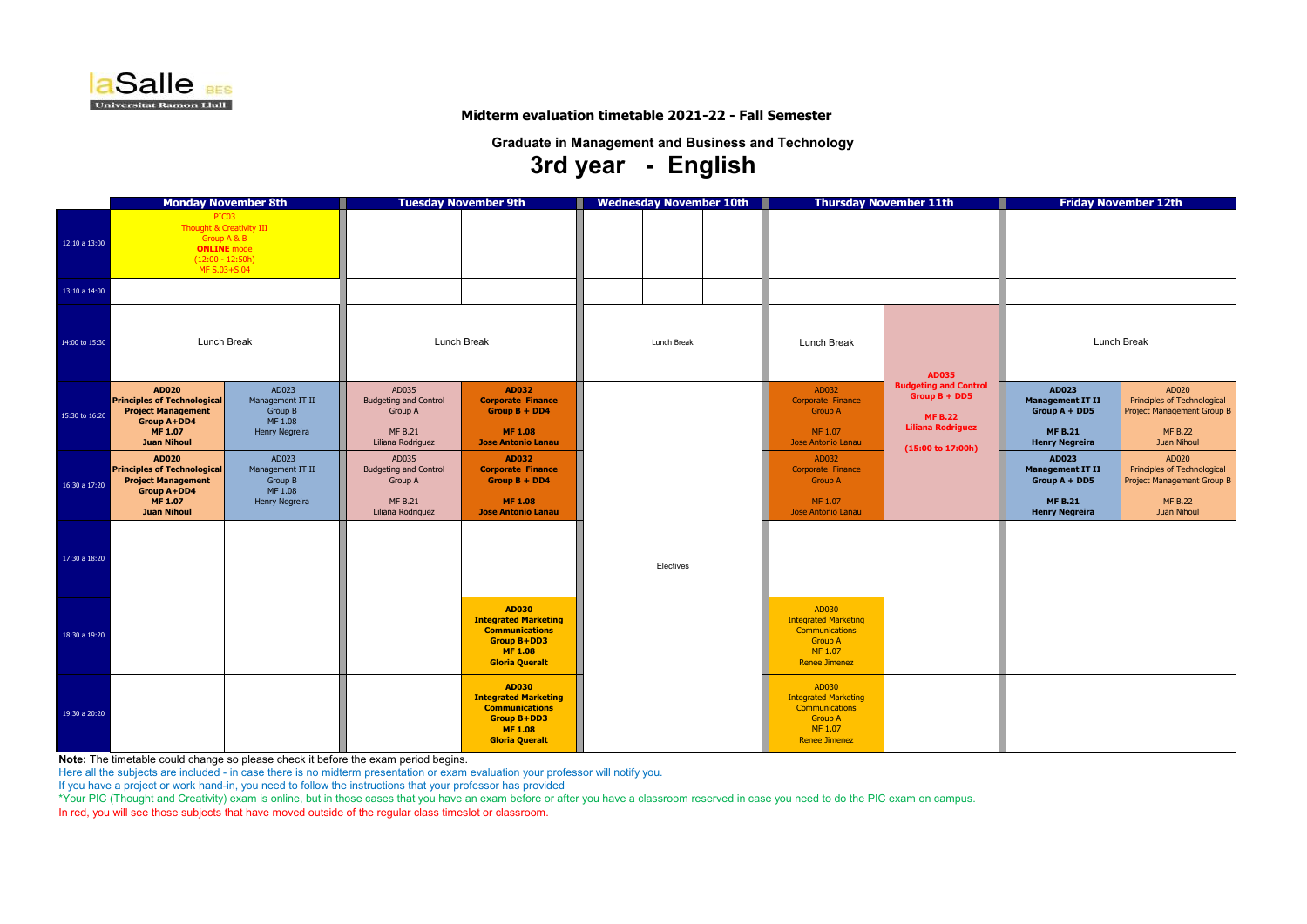| <b>Friday November 12th</b> |  |                                                                           |  |  |  |  |  |  |  |  |
|-----------------------------|--|---------------------------------------------------------------------------|--|--|--|--|--|--|--|--|
| Lunch Break                 |  |                                                                           |  |  |  |  |  |  |  |  |
|                             |  | AD042<br>Sales Management<br>Group C<br>S <sub>0.04</sub><br>Steven Guest |  |  |  |  |  |  |  |  |
|                             |  | AD042<br>Sales Management<br>Group C<br>S <sub>0.04</sub><br>Steven Guest |  |  |  |  |  |  |  |  |
|                             |  | AD042<br>Sales Management<br>Group C<br>S0.04<br>Steven Guest             |  |  |  |  |  |  |  |  |
|                             |  |                                                                           |  |  |  |  |  |  |  |  |
|                             |  |                                                                           |  |  |  |  |  |  |  |  |

|                |                                                                                                                                                      |                                                                                              |                                                                                                   |                                                                                                                            |                                                                                                                     |                                                                                     |                                                                                                                                                     |                                                                                                                          | 4th year - English |                                                                      |                                                                                                                                                                                     |                                                                                               |  |                             |                                                       |
|----------------|------------------------------------------------------------------------------------------------------------------------------------------------------|----------------------------------------------------------------------------------------------|---------------------------------------------------------------------------------------------------|----------------------------------------------------------------------------------------------------------------------------|---------------------------------------------------------------------------------------------------------------------|-------------------------------------------------------------------------------------|-----------------------------------------------------------------------------------------------------------------------------------------------------|--------------------------------------------------------------------------------------------------------------------------|--------------------|----------------------------------------------------------------------|-------------------------------------------------------------------------------------------------------------------------------------------------------------------------------------|-----------------------------------------------------------------------------------------------|--|-----------------------------|-------------------------------------------------------|
|                |                                                                                                                                                      |                                                                                              | <b>Monday November 8th</b>                                                                        |                                                                                                                            |                                                                                                                     |                                                                                     | <b>Tuesday November 9th</b>                                                                                                                         |                                                                                                                          |                    |                                                                      |                                                                                                                                                                                     | <b>Thursday November 11th</b>                                                                 |  | <b>Friday November 12th</b> |                                                       |
| 14:00 to 15:30 |                                                                                                                                                      | Lunch Break                                                                                  |                                                                                                   |                                                                                                                            |                                                                                                                     | Lunch Break                                                                         |                                                                                                                                                     |                                                                                                                          |                    |                                                                      | Lunch Break                                                                                                                                                                         | Lunch Break                                                                                   |  |                             |                                                       |
| 15:30 to 16:20 | AD040<br><b>International Business</b><br>Group A<br>MF 1.09<br>Hugo Zarco                                                                           | AD048<br><b>Applied Research</b><br>Group B<br><b>MF B.21</b><br><b>Chris Kennett</b>        | AD047<br>Venture Capital<br>Group C<br><b>MF B.22</b><br>Paul Fox                                 | AD042 (TG005)<br>Entrepreneurship and   Sales Management<br>Group $D +$<br>OTIC+DD5<br><b>S0.04</b><br><b>Steven Guest</b> | AD042<br>Sales Management<br>Group A<br>MF 1.07<br><b>Steven Guest</b>                                              | AD040<br><b>International Business</b><br>Group B<br><b>MF B.22</b><br>Kerem Gurses | AD043<br><b>Business</b><br>mmunication Skills<br>$\scriptstyle\rm II$<br>/ AD045<br>Intership<br>Group C<br>MF 1.09<br><b>Jean Philippe Nadier</b> | AD040 (TG011)<br><b>International</b><br><b>Business</b><br>Group $D +$<br>OTIC+DD5<br><b>S0.04</b><br><b>Hugo Zarco</b> |                    |                                                                      | AD042<br>Group B<br>MF 1.09<br><b>Steven Guest</b>                                                                                                                                  | AD040<br>Sales Management   International Business<br>Group C<br><b>MF B.21</b><br>Cem Ucansu |  | Sales Man                   | AD <sub>C</sub><br>Grou<br>S <sub>0</sub> .<br>Steven |
| 16:30 a 17:20  | AD040<br><b>International Business</b><br>Group A<br>MF 1.09<br>Hugo Zarco                                                                           | AD048<br><b>Applied Research</b><br><b>Group B</b><br><b>MF B.21</b><br><b>Chris Kennett</b> | AD047<br>Venture Capital<br>Group C<br><b>MF B.22</b><br>Paul Fox                                 | AD042 (TG005)<br>Entrepreneurship and   Sales Management<br>Group $D +$<br>OTIC+DD5<br><b>S0.04</b><br><b>Steven Guest</b> | AD042<br>Sales Management<br>Group A<br>MF 1.07<br><b>Steven Guest</b>                                              | AD040<br><b>International Business</b><br>Group B<br><b>MF B.22</b><br>Kerem Gurses | AD043<br><b>Business</b><br><b>Immunication Skills</b><br>$\mathbf{H}$<br>/ AD045<br>Intership<br>Group C<br>MF 1.09<br>Jean Philippe Nadier        | AD040 (TG011)<br><b>International</b><br><b>Business</b><br>Group $D +$<br>OTIC+DD5<br><b>S0.04</b>                      |                    |                                                                      | AD042<br>Sales Management<br>Group B<br>MF 1.09<br><b>Steven Guest</b>                                                                                                              | AD040<br>International Business<br>Group C<br><b>MF B.21</b><br>Cem Ucansu                    |  | Sales Man                   | AD <sub>C</sub><br>Grou<br>S <sub>0</sub><br>Steven   |
| 17:30 a 18:20  |                                                                                                                                                      |                                                                                              |                                                                                                   | AD042 (TG005)<br><b>Sales Management</b><br>Group $D +$<br>OTIC+DD5<br>S0.04<br><b>Steven Guest</b>                        | AD042<br><b>Sales Management</b><br>Group A<br>MF 1.07<br><b>Steven Guest</b>                                       |                                                                                     |                                                                                                                                                     |                                                                                                                          | Electives          |                                                                      | AD042<br><b>Sales Management</b><br>Group B<br>MF 1.09<br><b>Steven Guest</b>                                                                                                       |                                                                                               |  | Sales Man                   | AD <sub>C</sub><br>Grou<br>S <sub>0</sub> .<br>Steven |
| 18:30 a 19:20  | AD043<br><b>Business</b><br><b>Communication Skills</b><br>$\mathbf{H}$<br>/ AD045<br>Intership<br><b>Group A</b><br>MF 1.09<br>Jean Philippe Nadier | AD047<br>Entrepreneurship and<br>Venture Capital<br>Group B<br>S1.03<br>Jose Luis Marin      | <b>AD048</b><br><b>Applied Research</b><br>Group $C + DDS$<br><b>S0.04</b><br><b>Kerem Gurses</b> |                                                                                                                            | <b>AD047</b><br>Entrepreneurship<br>and Venture Capital<br>Group $A + DDS$<br>MF 1.07<br>Miquel de Paladella        |                                                                                     |                                                                                                                                                     |                                                                                                                          |                    | AD048<br><b>Applied Research</b><br>Group A<br>S0.04<br>Dawn Hiscock | <b>AD043</b><br><b>Business</b><br><b>Communication</b><br><b>Skills II</b><br>/ AD045<br><b>Intership</b><br>Group $B + DDS$<br>MF 1.09<br><b>Jean Philippe</b><br>Nadier<br>AD043 |                                                                                               |  |                             |                                                       |
| 19:30 a 20:20  | AD043<br><b>Business</b><br><b>Communication Skills</b><br>$\mathbf{H}$<br>/ AD045<br>Intership<br><b>Group A</b><br>MF 1.09<br>Jean Philippe Nadier | AD047<br>Entrepreneurship and<br>Venture Capital<br>Group B<br>S1.03<br>Jose Luis Marin      | <b>AD048</b><br><b>Applied Research</b><br>Group $C + DDS$<br><b>S0.04</b><br><b>Kerem Gurses</b> |                                                                                                                            | <b>AD047</b><br>Entrepreneurship<br>and Venture Capital<br>Group $A + DDS$<br><b>MF 1.07</b><br>Miquel de Paladella |                                                                                     |                                                                                                                                                     |                                                                                                                          |                    | AD048<br><b>Applied Research</b><br>Group A<br>S0.04<br>Dawn Hiscock | <b>Business</b><br><b>Communication</b><br><b>Skills II</b><br>/ AD045<br><b>Intership</b><br>Group $B + DDS$<br>MF 1.09<br><b>Jean Philippe</b><br><b>Nadier</b>                   |                                                                                               |  |                             |                                                       |

Note: The timetable could change so please check it before the exam period begins.<br>Here all the subjects are included - in case there is no midterm presentation or exam evaluation your professor will notify you.<br>If you hav



**Midterm evaluation timetable 2021-22 - Fall Semester**

**Graduate in Management and Business and Technology**